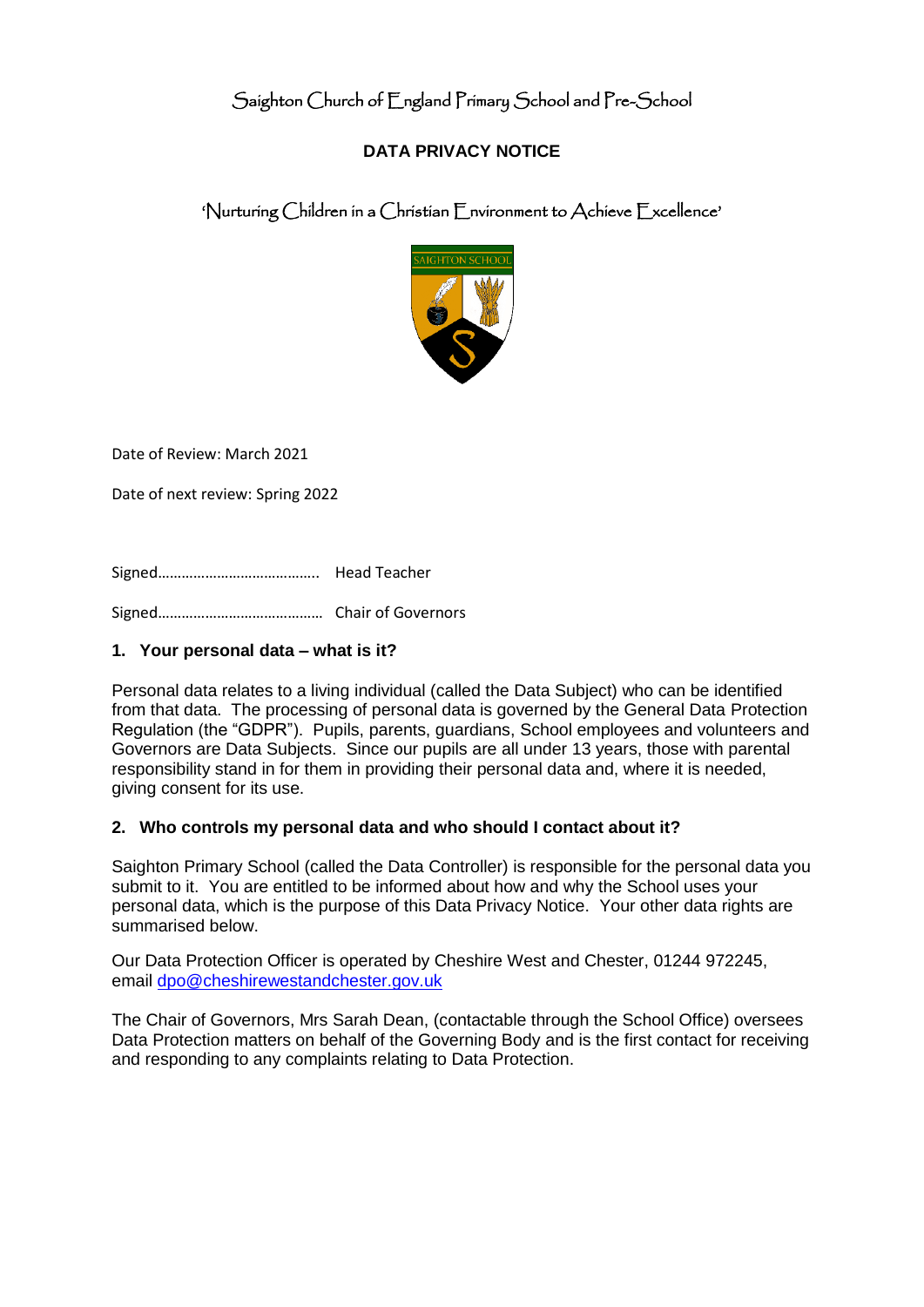## **3. For what purposes does the School use your personal data?**

We use personal data to enable us to:

- Provide education, training, pastoral care and educational support services
- Monitor and report on pupil progress
- Administer School property
- Maintain School accounts and records, and undertake School administration
- Keep you informed of School-related news, events and activities
- Carry our fundraising in relation to School activities and charities
- Manage, monitor and support School employees
- Comply with legal obligations, including those relating to data sharing

The types of information we hold and process include:

- Personal details (such as name, address, pupil parental or guardian details, employee NI number)
- Pupil family circumstances
- Pupil educational, assessment and attendance details
- Pupil behaviour, discipline and exclusion information
- Special educational needs information
- Employee qualifications, employment-related and performance details
- Visual images

We also hold and process some sensitive information ('special category data'), including:

- Medical information and health
- Race and ethnic origin
- Religious belief
- Sexual orientation
- Employee trade union membership
- Offences and alleged offences

#### **4. What is the legal basis for processing your personal data?**

When we process personal data, at least one of the following GDPR categories will apply:

- Consent: the individual has given clear consent for the School to process personal data for a specific purpose.
- Legal obligation: the processing is necessary for the School to comply with the law (not including contractual obligations).
- Public task: the processing is necessary for the School to perform a task in the public interest or for its official functions, and the task or function has a clear basis in law.

When we process special category data, at least one of the following GDPR conditions will apply:

- The data subject has given explicit consent to the processing of those personal data for one or more specified purposes.
- Processing is necessary for the purposes of carrying out the obligations and exercising specific rights of the School or of the data subject in the field of employment and social security and social protection law.
- Processing is necessary to protect the vital interests of the data subject or of another natural person where the data subject is physically or legally incapable of giving consent.
- Processing is necessary for the establishment, exercise or defence of legal claims.